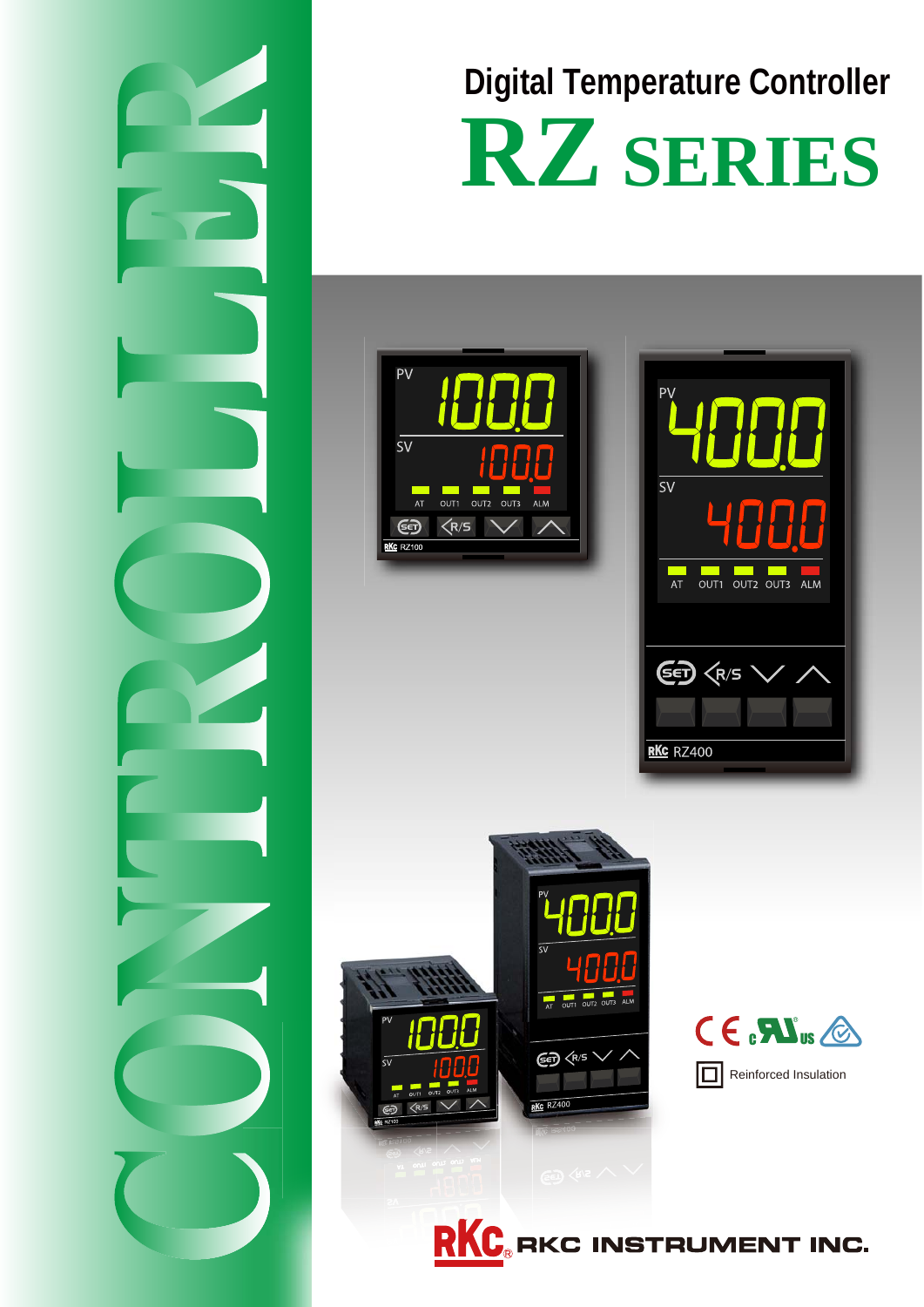

(Panel thickness must be between 1 to 10mm)

 $45^{+0.6}_{0}$  25

 $145^{+0.6}_{0}$  25

· Similar construction for RZ100.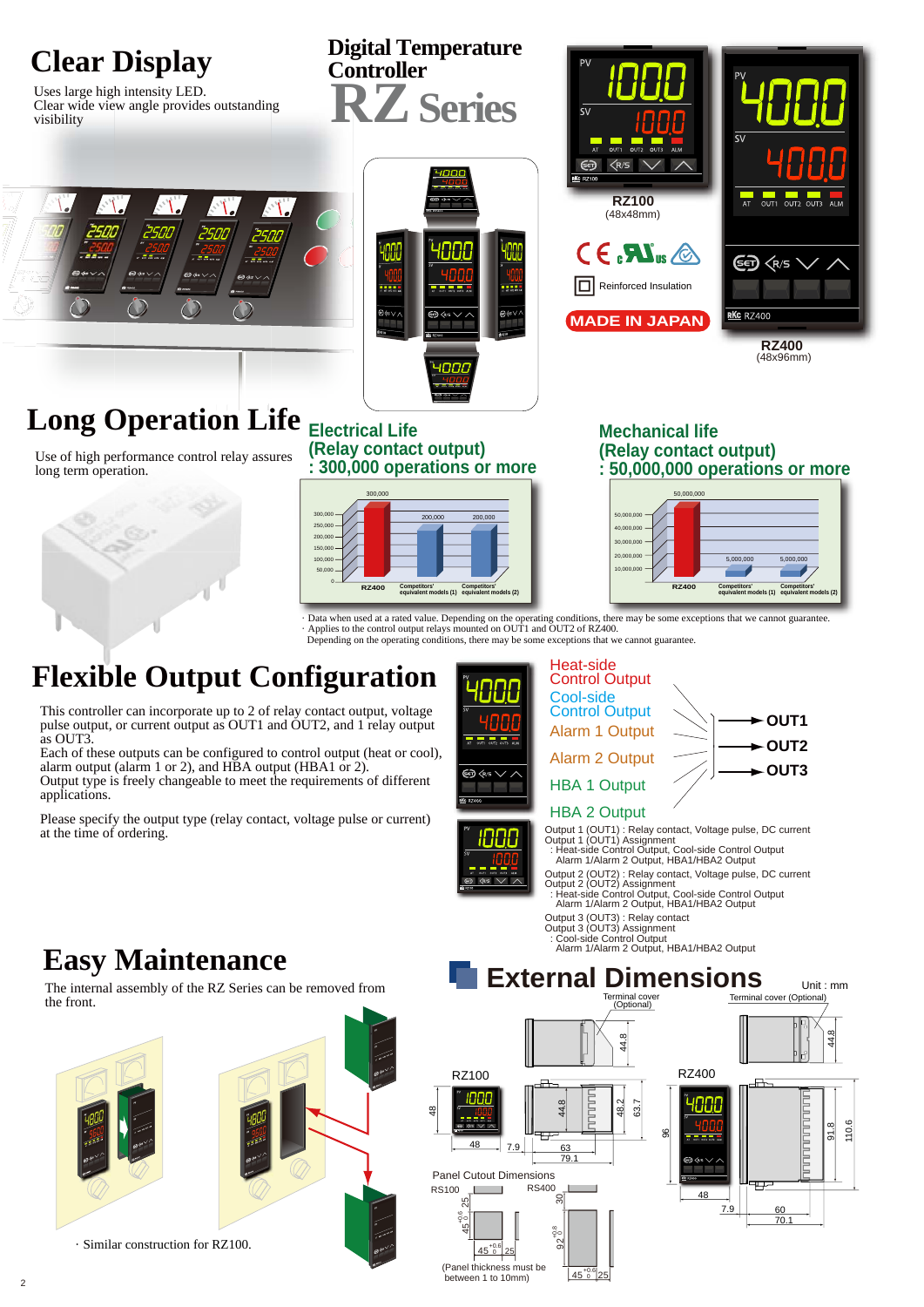# **Model and Suffix Codes**

|                                                             |     | Specifications   | $\circled{1}$ $\circled{2}$ $\circled{3}$<br>48×48mm (1/16 DIN)RZ100<br>48×96mm (1/8 DIN) RZ400- | $\Box * \Box$ | 405          |      | $^{\circ}$     | Ø              | $\circledR$ | $\circledcirc$ |
|-------------------------------------------------------------|-----|------------------|--------------------------------------------------------------------------------------------------|---------------|--------------|------|----------------|----------------|-------------|----------------|
|                                                             |     |                  | Not supplied<br>N                                                                                |               |              |      |                |                |             |                |
|                                                             |     |                  | Relay contact output<br>M                                                                        |               |              |      |                |                |             |                |
| (T)                                                         |     | Output 1 (OUT1)  | Voltage pulse output<br>$\mathbf{v}$                                                             |               |              |      |                |                |             |                |
|                                                             |     |                  | 0 to 20mA DC<br>7                                                                                |               |              |      |                |                |             |                |
|                                                             |     |                  | $4$ to $20mA$ DC.<br>8                                                                           |               |              |      |                |                |             |                |
|                                                             |     |                  | Not supplied<br>N                                                                                |               |              |      |                |                |             |                |
|                                                             |     |                  | Relay contact output<br>M                                                                        |               |              |      |                |                |             |                |
| $^{\circ}$                                                  |     | Output 2 (OUT2)  | Voltage pulse output<br>v                                                                        |               |              |      |                |                |             |                |
|                                                             |     |                  | $0$ to $20mA$ DC.<br>$\overline{7}$                                                              |               |              |      |                |                |             |                |
|                                                             |     |                  | $4$ to $20mA$ DC.<br>8                                                                           |               |              |      |                |                |             |                |
| $\circled{3}$                                               |     | Output 3 (OUT3)  | Not supplied                                                                                     | N             |              |      |                |                |             |                |
|                                                             |     |                  | Relay contact output                                                                             | M             |              |      |                |                |             |                |
|                                                             |     |                  | Not supplied                                                                                     |               | N            |      |                |                |             |                |
| ⊕                                                           |     | <b>CT</b> input  | For CTL-6-P-N $(0 \text{ to } 30\text{A})$ 2 points<br>T                                         |               |              |      |                |                |             |                |
|                                                             |     |                  | For CTL-12-S56-10L-N (0 to 100A) 2 points                                                        |               | $\mathbf{u}$ |      |                |                |             |                |
|                                                             |     |                  | Not supplied                                                                                     |               |              | N    |                |                |             |                |
| $\circledS$<br>Communication                                |     |                  | 5<br>RS-485 (ANSI/RKC standard protocol)                                                         |               |              |      |                |                |             |                |
|                                                             |     |                  | RS-485 (MODBUS protocol)                                                                         |               |              | 6    |                |                |             |                |
| $\circledR$                                                 |     | Waterproof/      | Not supplied                                                                                     |               |              |      | N              |                |             |                |
|                                                             |     | <b>Dustproof</b> | Waterproof/Dustproof protection                                                                  |               |              |      | $\overline{1}$ |                |             |                |
|                                                             |     |                  | No Quick Start Code 1 and 2 (Default setting)                                                    |               |              | $*1$ |                | N              |             |                |
| <b>Initial Setting</b><br>$\circled7$<br>(Quick start code) |     |                  | Specify Quick Start Code 1                                                                       |               |              | $*2$ |                | $\mathbf{1}$   |             |                |
|                                                             |     |                  | Specify Ouick Start Code 1 and 2                                                                 |               |              |      |                | $\overline{2}$ |             |                |
|                                                             |     |                  | PID control with AT (Reverse action)                                                             |               |              |      |                |                | F           |                |
|                                                             |     |                  | PID control with AT (Direct action)                                                              |               |              |      |                | D              |             |                |
| Control<br>(8)                                              |     | <b>Method</b>    | Heat/Cool PID control with AT                                                                    |               |              |      |                |                | G           |                |
|                                                             |     |                  | Heat/Cool PID control with AT for extruder (Air cooling type)                                    |               |              |      |                |                | A           |                |
| Quick Start Code 1                                          |     |                  | Heat/Cool PID control with AT for extruder (Water cooling type)                                  |               |              |      |                |                | W           |                |
|                                                             | (9) | Input and Range  | See the Input Range Code                                                                         |               |              |      |                |                |             |                |
|                                                             |     |                  |                                                                                                  |               |              |      |                |                |             |                |

\*1 : Default setting (No Quick Start Code 1)

| <b>1. Delay it setting (190 Quick Start Coup 1)</b> |                                         |                                                                  |  |  |  |  |  |
|-----------------------------------------------------|-----------------------------------------|------------------------------------------------------------------|--|--|--|--|--|
| Output type<br>Specification                        | OUT1 supplied<br>OUT2 not supplied      | OUT1 supplied<br>OUT2 supplied                                   |  |  |  |  |  |
| Control Method                                      | PID control with AT<br>(Reverse action) | Heat/Cool PID control with AT<br>for extruder (Air cooling type) |  |  |  |  |  |
| Input Range                                         | Thermocouple K, 0 to 400℃               |                                                                  |  |  |  |  |  |

#### • OUT3 : Deviation high alarm.

\*2 : Default setting (No Quick Start Code 2)

• PID control with AT (Code:F/D) type

|                                                    | OUT <sub>1</sub> | Supplied                           | Supplied                           | Supplied                           | Supplied                           |  |  |
|----------------------------------------------------|------------------|------------------------------------|------------------------------------|------------------------------------|------------------------------------|--|--|
| Output                                             | OUT <sub>2</sub> | Not supplied                       | Supplied                           | Not supplied                       | Supplied                           |  |  |
|                                                    | OUT <sub>3</sub> | Not supplied                       | Not supplied                       | Supplied                           | Supplied                           |  |  |
|                                                    | OUT <sub>1</sub> | Control output<br>(Reverse action) | Control output<br>(Reverse action) | Control output<br>(Reverse action) | Control output<br>(Reverse action) |  |  |
| Output<br>assigment OUT2                           |                  | Not supplied                       | Alarm1 output<br>(deviation high)  | Not supplied                       | Alarm1 output<br>(deviation high)  |  |  |
|                                                    | OUT <sub>3</sub> | Not supplied                       | Not supplied                       | Alarm1 output<br>(deviation high)  | Alarm2 output<br>(deviation low)   |  |  |
| . Heat/Cool PID control with AT (Code: G/A/W) type |                  |                                    |                                    |                                    |                                    |  |  |

|                          | OUT <sub>1</sub> | Supplied                         | Supplied                          |  |  |
|--------------------------|------------------|----------------------------------|-----------------------------------|--|--|
| Output                   | OUT <sub>2</sub> | Supplied                         | Supplied                          |  |  |
|                          | OUT <sub>3</sub> | Not supplied                     | Supplied                          |  |  |
|                          | OUT <sub>1</sub> | Control output<br>(Heat control) | Control output<br>(Heat control)  |  |  |
| Output<br>assigment OUT2 |                  | Control output<br>(Cool control) | Control output<br>(Cool control)  |  |  |
|                          | OUT <sub>3</sub> | Not supplied                     | Alarm1 output<br>(deviation high) |  |  |

### **Input Range Codes**

| Input     | Range                   | Code                                                                                                                                                                            |                                                                                                                                                                                                                                                      | Input          | Range                                                                                              | Code                                                                                                                                                                       |
|-----------|-------------------------|---------------------------------------------------------------------------------------------------------------------------------------------------------------------------------|------------------------------------------------------------------------------------------------------------------------------------------------------------------------------------------------------------------------------------------------------|----------------|----------------------------------------------------------------------------------------------------|----------------------------------------------------------------------------------------------------------------------------------------------------------------------------|
|           | 0 to 200°C              | K01                                                                                                                                                                             |                                                                                                                                                                                                                                                      | T              | -199.9 to +400.0°C                                                                                 | T 01                                                                                                                                                                       |
| (JIS/IEC) | 0 to 400°C              | K02                                                                                                                                                                             |                                                                                                                                                                                                                                                      | (JIS/IEC)      | -199.9 to +100.0°C                                                                                 | T 02                                                                                                                                                                       |
|           | 0 to 600°C              | K03                                                                                                                                                                             |                                                                                                                                                                                                                                                      |                | $-100.0$ to $+200.0$ °C                                                                            | T 03                                                                                                                                                                       |
|           | 0 to 800°C              | K04                                                                                                                                                                             |                                                                                                                                                                                                                                                      |                | 0.0 to 350.0°C                                                                                     | T04                                                                                                                                                                        |
|           | 0 to 1000°C             | K05                                                                                                                                                                             |                                                                                                                                                                                                                                                      |                | -199.9 to +300.0°C                                                                                 | T 05                                                                                                                                                                       |
|           | 0 to 1200°C             | <b>K06</b>                                                                                                                                                                      |                                                                                                                                                                                                                                                      |                |                                                                                                    | T 06                                                                                                                                                                       |
|           | 0 to 1372°C             | <b>K07</b>                                                                                                                                                                      |                                                                                                                                                                                                                                                      | $\mathsf{R}$   |                                                                                                    | <b>R01</b>                                                                                                                                                                 |
|           | 0.0 to 400.0℃           | K09                                                                                                                                                                             |                                                                                                                                                                                                                                                      | (JIS/IEC)      | 0 to 1769°C                                                                                        | R <sub>02</sub>                                                                                                                                                            |
|           | 0.0 to 800.0℃           | $K$ 10                                                                                                                                                                          |                                                                                                                                                                                                                                                      |                | 0 to 1350°C                                                                                        | <b>R04</b>                                                                                                                                                                 |
|           | 0 to 100℃               | K <sub>13</sub>                                                                                                                                                                 |                                                                                                                                                                                                                                                      |                |                                                                                                    | <b>RA1</b>                                                                                                                                                                 |
|           | 0 to 300°C              |                                                                                                                                                                                 |                                                                                                                                                                                                                                                      | S<br>(JIS/IEC) | 0 to 1600°C                                                                                        | S 01                                                                                                                                                                       |
|           | 0 to 450°C              | <b>K17</b>                                                                                                                                                                      |                                                                                                                                                                                                                                                      |                | 0 to 1769°C                                                                                        | S 02                                                                                                                                                                       |
|           | 0 to 500°C              | K20                                                                                                                                                                             |                                                                                                                                                                                                                                                      | B              | 400 to 1800℃                                                                                       | <b>B01</b>                                                                                                                                                                 |
|           | -200 to +1372°C         | K41                                                                                                                                                                             |                                                                                                                                                                                                                                                      |                | 0 to 1820°C                                                                                        | <b>B02</b>                                                                                                                                                                 |
|           | $-199.9$ to $+400.0$ °C | K43                                                                                                                                                                             |                                                                                                                                                                                                                                                      | E              | 0 to 800°C                                                                                         | E 01                                                                                                                                                                       |
|           | 0 to 800°F              | <b>KA1</b>                                                                                                                                                                      |                                                                                                                                                                                                                                                      |                | 0 to 1000°C                                                                                        | E02                                                                                                                                                                        |
|           |                         |                                                                                                                                                                                 |                                                                                                                                                                                                                                                      | N (JIS/IEC)    | 0 to 1200°C                                                                                        | N <sub>01</sub>                                                                                                                                                            |
|           | 0 to 2502°F             | KA3                                                                                                                                                                             |                                                                                                                                                                                                                                                      | W5Re/          | 0 to 2000°C                                                                                        | <b>W01</b>                                                                                                                                                                 |
|           | $-100.0$ to $+752.0$ °F | K <sub>C8</sub>                                                                                                                                                                 |                                                                                                                                                                                                                                                      |                | 0 to 2320°C                                                                                        | <b>W02</b>                                                                                                                                                                 |
|           |                         |                                                                                                                                                                                 |                                                                                                                                                                                                                                                      |                |                                                                                                    | WA <sub>1</sub>                                                                                                                                                            |
| (JIS/IEC) |                         |                                                                                                                                                                                 |                                                                                                                                                                                                                                                      |                |                                                                                                    | A 01                                                                                                                                                                       |
|           |                         |                                                                                                                                                                                 |                                                                                                                                                                                                                                                      |                |                                                                                                    | A02                                                                                                                                                                        |
|           |                         |                                                                                                                                                                                 |                                                                                                                                                                                                                                                      |                |                                                                                                    | A03                                                                                                                                                                        |
|           |                         |                                                                                                                                                                                 |                                                                                                                                                                                                                                                      |                |                                                                                                    | A A1                                                                                                                                                                       |
|           |                         |                                                                                                                                                                                 |                                                                                                                                                                                                                                                      |                |                                                                                                    | A A2                                                                                                                                                                       |
|           |                         |                                                                                                                                                                                 |                                                                                                                                                                                                                                                      |                |                                                                                                    | U01                                                                                                                                                                        |
|           | 0 to 450°C              | J <sub>10</sub>                                                                                                                                                                 |                                                                                                                                                                                                                                                      |                |                                                                                                    | L <sub>01</sub>                                                                                                                                                            |
|           |                         |                                                                                                                                                                                 |                                                                                                                                                                                                                                                      |                |                                                                                                    |                                                                                                                                                                            |
|           | 0 to 1600°F             |                                                                                                                                                                                 |                                                                                                                                                                                                                                                      |                |                                                                                                    |                                                                                                                                                                            |
|           |                         |                                                                                                                                                                                 |                                                                                                                                                                                                                                                      |                |                                                                                                    |                                                                                                                                                                            |
|           |                         |                                                                                                                                                                                 |                                                                                                                                                                                                                                                      |                |                                                                                                    |                                                                                                                                                                            |
|           |                         |                                                                                                                                                                                 |                                                                                                                                                                                                                                                      |                |                                                                                                    |                                                                                                                                                                            |
|           | -328 to +2192°F         |                                                                                                                                                                                 |                                                                                                                                                                                                                                                      |                |                                                                                                    |                                                                                                                                                                            |
|           | -199.9 to +550.0°F      | J <sub>C8</sub>                                                                                                                                                                 |                                                                                                                                                                                                                                                      |                |                                                                                                    |                                                                                                                                                                            |
|           | K<br>J                  | 0 to 1600°F<br>0 to 200℃<br>0 to 400°C<br>0 to 600°C<br>0 to 800°C<br>0 to 1000°C<br>0 to 1200°C<br>-199.9 to +300.0°C<br>0 to 800°F<br>0 to 2192°F<br>0 to 300°F<br>0 to 800°F | K <sub>14</sub><br>KA <sub>2</sub><br>J <sub>01</sub><br>J <sub>02</sub><br>J <sub>03</sub><br>J <sub>04</sub><br>J <sub>05</sub><br>J06<br>J <sub>07</sub><br>J A1<br>$J$ A <sub>2</sub><br>$J$ A <sub>3</sub><br>$J$ A <sub>6</sub><br>JAT<br>J B9 | Thermocouple   | (JIS/IEC)<br>(JIS/IEC)<br>W <sub>26Re</sub><br>(ASTM)<br>PLII<br>(NBS)<br>(DIN)<br>U<br>(DIN)<br>L | 0.0 to 400.0°C<br>0 to 1600°C<br>0 to 3200°F<br>0 to 4000°F<br>0 to 1300°C<br>0 to 1390°C<br>0 to 1200°C<br>0 to 2400°F<br>0 to 2534°F<br>-199.9 to +600.0°C<br>0 to 400°C |

## **Quick Start Codes 2**

• Quick start code tells the factory to ship with each parameter preset to the values detailed<br>as specified by the customer.<br>Quick start code is not necessarily specified when ordering, unless the preset is requested.<br>Thes via the manual.

|                      | Specifications                                                                                                | (1)<br>о                        | П | $-\Box - \Box$ |                         | $(2)$ $(3)$ $(4)$ $(5)$ $(6)$<br>$\Box$ - $\Box$ |                | (7)<br>□       |
|----------------------|---------------------------------------------------------------------------------------------------------------|---------------------------------|---|----------------|-------------------------|--------------------------------------------------|----------------|----------------|
|                      | None                                                                                                          | N                               | N |                |                         |                                                  |                |                |
|                      | Deviation High                                                                                                | Α                               | А |                |                         |                                                  |                |                |
|                      | <b>Deviation Low</b>                                                                                          | B                               | B |                |                         |                                                  |                |                |
|                      | Deviation High/Low (Common high/low setting)                                                                  | С                               | C |                |                         |                                                  |                |                |
|                      | Band (Common high/low setting)                                                                                | D                               | D |                |                         |                                                  |                |                |
|                      | Deviation High with Hold                                                                                      | E                               | E |                |                         |                                                  |                |                |
|                      | Deviation Low with Hold                                                                                       | F                               | F |                |                         |                                                  |                |                |
|                      | Deviation High/Low with Hold (Common high/low setting)                                                        | G                               | G |                |                         |                                                  |                |                |
| $(1)$ Alarm1         | Process High                                                                                                  | н                               | н |                |                         |                                                  |                |                |
| <b>Type</b>          | Process Low                                                                                                   | J                               | J |                |                         |                                                  |                |                |
|                      | Process High with Hold                                                                                        | ĸ                               | ĸ |                |                         |                                                  |                |                |
|                      | Process Low with Hold                                                                                         | L                               | L |                |                         |                                                  |                |                |
| (2) Alarm2           | Deviation High with Alarm Re-hold                                                                             | Q                               | Q |                |                         |                                                  |                |                |
| <b>Type</b>          | Deviation Low with Alarm Re-hold                                                                              | R                               | R |                |                         |                                                  |                |                |
|                      | Deviation High/Low with Re-Hold (Common high/low setting)                                                     | т                               | т |                |                         |                                                  |                |                |
|                      | Band (Individual high and low settings)                                                                       | U                               | U |                |                         |                                                  |                |                |
|                      | Set value High                                                                                                | V                               | V |                |                         |                                                  |                |                |
|                      | Set value Low                                                                                                 | W                               | W |                |                         |                                                  |                |                |
|                      | Deviation High/Low (Individual high and low settings)                                                         | X                               | X |                |                         |                                                  |                |                |
|                      | Deviation High/Low with Alarm Hold (Individual high and low settings)                                         | Y                               | Y |                |                         |                                                  |                |                |
|                      | Deviation High/Low with Alarm Re-Hold (Individual high and low settings)                                      | z                               | Z |                |                         |                                                  |                |                |
|                      | Loop break alarm                                                                                              | $\frac{1}{\text{Can not be}}$ 2 |   |                |                         |                                                  |                |                |
|                      | <b>RUN</b> status                                                                                             | specified<br>4                  | 4 |                |                         |                                                  |                |                |
|                      |                                                                                                               |                                 |   |                |                         |                                                  |                |                |
|                      | a) PID control type: Output 1 (OUT1)<br>b) Heat/Cool PID control: Heat-side output: Output 1 (OUT1)           |                                 |   | 1              |                         |                                                  |                |                |
| (3) Control          | Cool-side output : Output 2 (OUT2)                                                                            |                                 |   |                |                         |                                                  |                |                |
|                      | a) PID control type: Output 2 (OUT2)                                                                          |                                 |   |                |                         |                                                  |                |                |
| Output               | b) Heat/Cool PID control: Heat-side output: Output 2 (OUT2)                                                   |                                 |   | $\overline{2}$ |                         |                                                  |                |                |
| Assignment           | Cool-side output : Output 1 (OUT1)                                                                            |                                 |   |                |                         |                                                  |                |                |
|                      | Heat/Cool PID control: Heat-side output: Output 1 (OUT1)                                                      |                                 |   |                |                         |                                                  |                |                |
|                      | Cool-side output : Output 3 (OUT3)                                                                            |                                 |   | 3              |                         |                                                  |                |                |
|                      | (Can be specified only for Heat/Cool PID control)<br>Heat/Cool PID control: Heat-side output: Output 2 (OUT2) |                                 |   |                |                         |                                                  |                |                |
|                      | Cool-side output : Output 3 (OUT3)                                                                            |                                 |   | 4              |                         |                                                  |                |                |
|                      | (Can be specified only for Heat/Cool PID control)                                                             |                                 |   |                |                         |                                                  |                |                |
| $(4)$ Alarm1<br>$*1$ | No assignment                                                                                                 |                                 |   |                | N                       |                                                  |                |                |
|                      | Output 1 (OUT1)                                                                                               |                                 |   |                | 1                       |                                                  |                |                |
| Output               | Output 2 (OUT2)                                                                                               |                                 |   |                | $\overline{2}$          |                                                  |                |                |
| Assignment           | Output 3 (OUT3)                                                                                               |                                 |   |                | $\overline{\mathbf{3}}$ |                                                  |                |                |
|                      | No assignment                                                                                                 |                                 |   |                |                         | N                                                |                |                |
| *1<br>$(5)$ Alarm2   | Output 1 (OUT1)                                                                                               |                                 |   |                |                         | 1                                                |                |                |
| Output               | Output 2 (OUT2)                                                                                               |                                 |   |                |                         | $\overline{2}$                                   |                |                |
| Assignment           | Output 3 (OUT3)                                                                                               |                                 |   |                |                         | 3                                                |                |                |
| $*2$                 | No assignment                                                                                                 |                                 |   |                |                         |                                                  | N              |                |
| (6) HBA1             | Output 1 (OUT1)                                                                                               |                                 |   |                |                         |                                                  | $\mathbf{1}$   |                |
| Output               | Output 2 (OUT2)                                                                                               |                                 |   |                |                         |                                                  | $\overline{2}$ |                |
| Assignment           | Output 3 (OUT3)                                                                                               |                                 |   |                |                         |                                                  | 3              |                |
| $*2$                 | No assignment                                                                                                 |                                 |   |                |                         |                                                  |                | N              |
| (7) HBA2             | Output 1 (OUT1)                                                                                               |                                 |   |                |                         |                                                  |                | 1              |
| Output               | Output 2 (OUT2)                                                                                               |                                 |   |                |                         |                                                  |                | $\overline{2}$ |
| Assignment           | Output 3 (OUT3)                                                                                               |                                 |   |                |                         |                                                  |                | 3              |
|                      | *1 Cannot be specified if the output terminal is already specified for control                                |                                 |   |                |                         |                                                  |                |                |

\*1 : Cannot be specified if the output terminal is already specified for control output. \*2 : Cannot be specified if the output terminal is already specified for control output.

| - Example of Model Codes and Quick Start Codes |  |  |  |  |  |  |
|------------------------------------------------|--|--|--|--|--|--|
|------------------------------------------------|--|--|--|--|--|--|

|                                        | Specifications                                         |
|----------------------------------------|--------------------------------------------------------|
| Input/Range: Thermocouple K 0 to 400°C | Alarm 1: Deviation High (Output 3(OUT3))               |
| Control Method : Heat/Cool PID control | Alarm 2: Deviatio Low with Alarm Hold (Output 3(OUT3)) |
| (Water Cooling)                        | . OUT3 : OR logic output of Alarm 1 and Alarm 2        |
| Heat-side Output: Output 1 (OUT1)      |                                                        |
| Cool-side Output: Output 2 (OUT2)      |                                                        |
| - Factory Setting Codes                |                                                        |

|  | <b>Factory Setting Codes</b> |
|--|------------------------------|

|                                         |                                       | Model and Suffix Codes /N2<br>$-WK02$ |
|-----------------------------------------|---------------------------------------|---------------------------------------|
| Control Method                          | Heat/Cool PID Control (Water Cooling) |                                       |
| Input/Range<br>Thermocouple K 0 to 400℃ |                                       | $Code: KO2$ $\longrightarrow$         |
|                                         | <b>Quick Start Codes</b>              |                                       |
|                                         |                                       | AF-1-33-NN                            |
| Alarm1                                  | <b>Deviation High</b>                 | (1) Code: A                           |
| Alarm <sub>2</sub>                      | Deviatio Low with Alarm Hold          | $(2) Code : F \nightharpoonup$        |
| OUT <sub>1</sub>                        | <b>Heat-side Control Output</b>       | (3) Code: 1                           |
| OUT <sub>2</sub>                        | Cool-side Control Output              |                                       |
| OUT3                                    | Alarm 1 and Alarm 2                   | (4) Code: 3                           |
|                                         |                                       | (5) Code: 3                           |
|                                         | <b>None</b>                           | (6) Code: N                           |
| <b>HBA</b>                              |                                       | (7) Code : N                          |

| Input     | Range                                      | Code            |  | Input |
|-----------|--------------------------------------------|-----------------|--|-------|
| Pt100     | -199.9 to $+649.0^{\circ}$ C               | D <sub>01</sub> |  | JPt10 |
| (JIS/IEC) | -199.9 to $+200.0$ °C                      | D <sub>02</sub> |  | (JIS) |
|           | $-100.0$ to $+50.0$ °C                     | D <sub>03</sub> |  |       |
|           | $-100.0$ to $+100.0$ °C                    | D <sub>04</sub> |  |       |
|           | D <sub>05</sub><br>$-100.0$ to $+200.0$ °C | RTD             |  |       |
|           | $0.0$ to $50.0^{\circ}$ C                  | D 06            |  |       |
|           | 0.0 to 100.0°C                             | D <sub>07</sub> |  |       |
|           | 0.0 to $200.0^{\circ}$ C                   | D <sub>08</sub> |  |       |
| RTD       | 0.0 to $300.0^{\circ}$ C                   | D <sub>09</sub> |  |       |
|           | 0.0 to $500.0^{\circ}$ C                   | D <sub>10</sub> |  |       |
|           | $-199.9$ to $+999.9$ °F                    | <b>DA1</b>      |  |       |
|           | $-199.9$ to $+200.0$ °F                    | DA3             |  |       |
|           | -199.9 to +100.0°F                         | <b>DA4</b>      |  |       |
|           | $-199.9$ to $+300.0$ °F                    | <b>DA5</b>      |  |       |
|           | $0.0$ to $100.0$ °F                        | DA6             |  |       |
|           | $0.0$ to $400.0$ °F                        | DA8             |  |       |
|           | $0.0$ to $500.0$ °F                        | DA9             |  |       |
|           | $-199.9$ to $+900.0$ °F                    | <b>DB2</b>      |  |       |
|           |                                            |                 |  |       |

| Input |               | Range                     | Code            |
|-------|---------------|---------------------------|-----------------|
|       | <b>JPt100</b> | $-199.9$ to $+649.0$ °C   | P 01            |
|       | (JIS)         | $-199.9$ to $+200.0$ °C   | P <sub>02</sub> |
|       |               | $-199.9$ to $+100.0$ °C   | P <sub>04</sub> |
|       |               | $-100.0$ to $+200.0$ °C   | P <sub>05</sub> |
| RTD   |               | $0.0$ to $50.0^{\circ}$ C | P 06            |
|       |               | $0.0$ to $100.0$ °C       | P 07            |
|       |               | 0.0 to 200.0°C            | P 08            |
|       |               | 0.0 to 300.0°C            | P 09            |
|       |               | $0.0$ to $500.0$ °C       | P <sub>10</sub> |
|       |               |                           |                 |